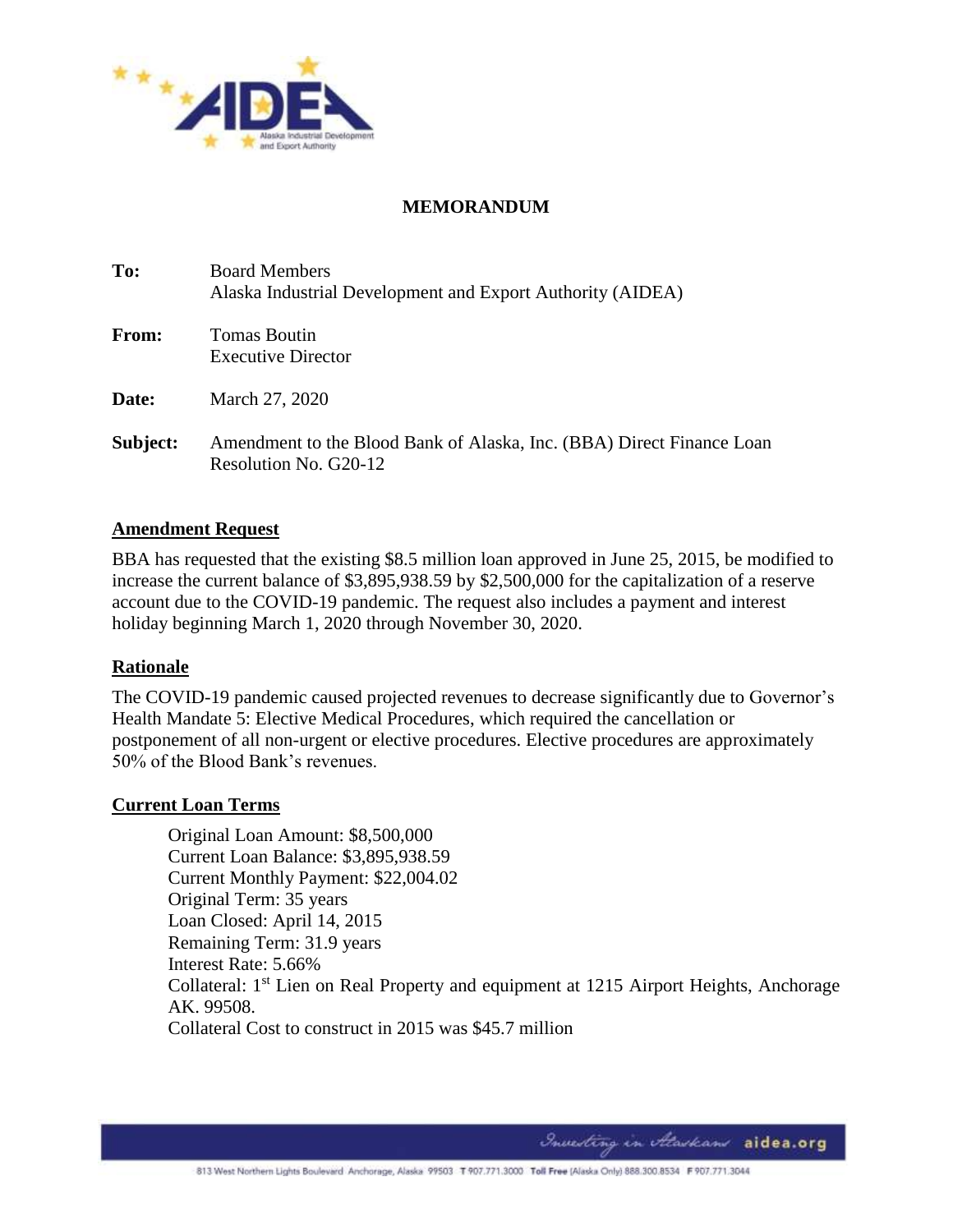#### **Staff and Investment Committee Recommendation**

Approval of an additional disbursement of \$2.5 million under the existing loan bringing the outstanding balance to \$6,395,938.59. The additional \$2.5 million disbursement to the Blood Bank will be a re-advancement under the existing loan and will be used to Capitalize a reserve fund with the following Terms:

- 1. No Payments and Zero Interest from 3/1/20 to 11/30/20
- 2. Interest Rate stays at 5.66% when Principal and Interest Payments resume on 12/1/20
- 3. Term will be for 383 months (31.9); payments will be calculated on balance of loan
- 4. No Prepayment Penalty
- 5. Collateral will be a 1<sup>st</sup> lien position on Real Property and equipment located at 1215 Airport Heights, Anchorage AK
- 6. Loan to Value
	- a. Total Loan Balance (including \$2.5 million disbursement): \$6,395,938.59
	- b. Collateral Value: \$13,335,200 (Municipality Tax Assessment)
	- c. Loan to Value: 48%

#### **Blood Bank Information**

Founded in 1962, the Blood Bank of Alaska's primary purpose is to supply blood needs for the sick and injured of Alaska. Blood is provided entirely by volunteer donors throughout the state. As Alaska has grown, so has the demand for available blood products. The first year of operation required only 682 pints of blood while the demand for the current year is projected at over 25,000 units. One reason for this increase is advances in medical and surgical care within the state. The Blood Bank of Alaska is committed to keeping pace with the demands of providing 24-hour service to over 24 Alaskan hospitals spanning over a half-million square miles.

In 1995, the Blood Bank of Alaska opened its Mat-Su Center in Wasilla, and in 1999, the Kenai Peninsula Center in Soldotna. Subsequently, their first self-contained mobile collection unit, the "LIFE mobile," was purchased entirely through community funding. Other expanded services include a blood irradiator, and a state-of-the-art Blood Information System. For the past five years, the Blood Bank of Alaska has placed an emphasis on mobile collections, using the LIFE mobile and portable equipment, which can be set up in churches, schools and offices. To continue, the Blood Bank of Alaska's initiative of increasing blood collections, its services must expand.

The Blood Bank of Alaska is licensed by the Food and Drug Administration (FDA) and is inspected and accredited by the Clinical Lab Improvement Association (CLIA) and the American Association of Blood Banks (AABB). It is also a member of America's Blood Centers (ABC) and a charter member of the Pacific Northwest Alliance of Blood Banks. The alliance includes: Blood Bank of Alaska, Blood Bank of Hawaii; Inland Northwest Blood Center in Spokane, Washington; Lane Memorial Blood Bank in Eugene, Oregon; and Puget Sound Blood Center in Seattle.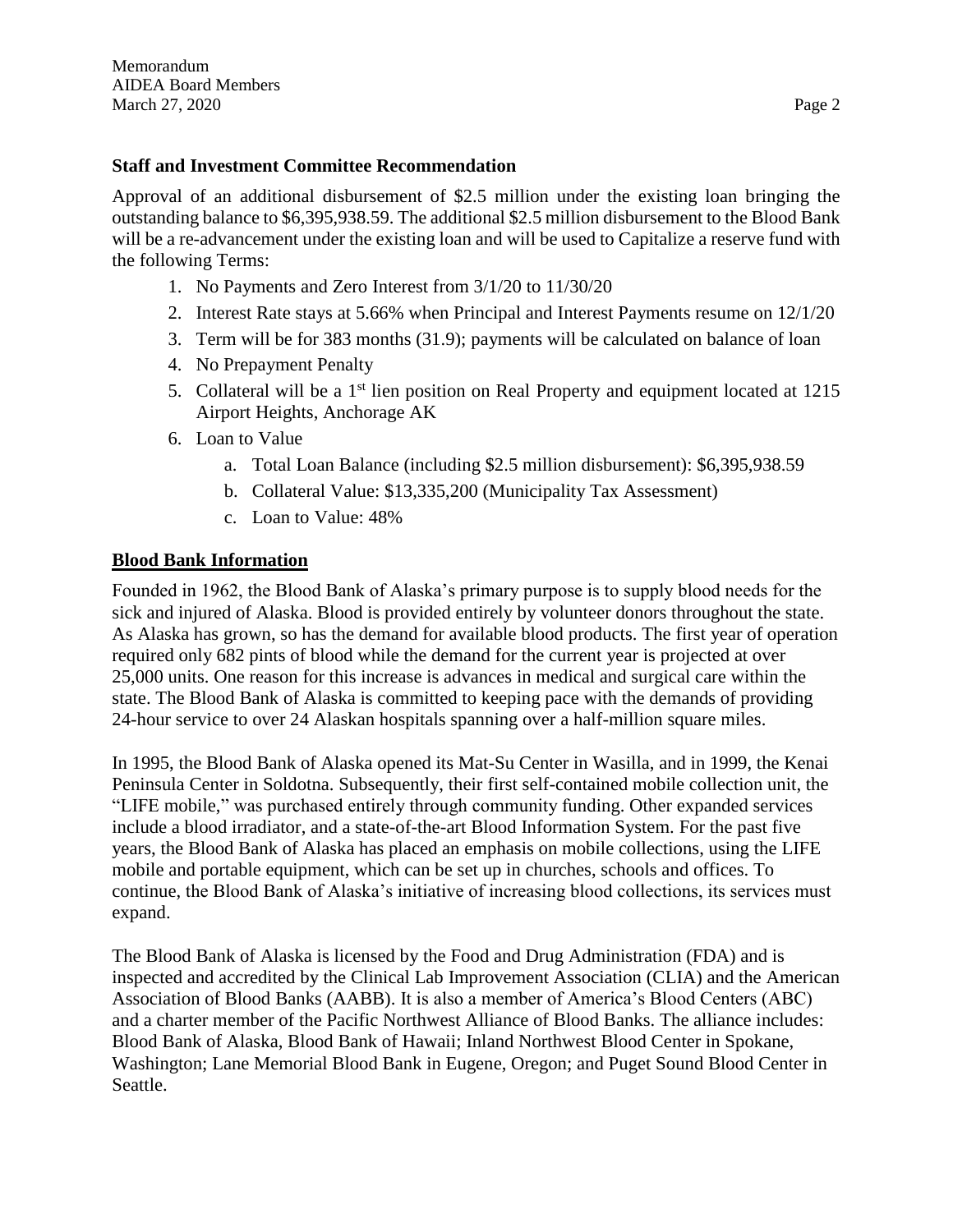#### **Management**

The Blood Bank of Alaska is governed by a volunteer Board of Directors representing community leaders in various fields such as medicine, business, and civic service. Blood Bank of Alaska recently celebrated its 50th anniversary of serving the healthcare needs of Alaskans.

When the Blood Bank of Alaska was initially founded, the original Board of Directors consisted of ten health care professionals from around the state. In 1975, the board was expanded to include broad community-based representation. Today, there are 13 dedicated members serving on their Board of Directors.

Robert W. Scanlon, MBA, the current Executive Director, began in 2012. Prior to joining BBA, he was the Executive Director at the Humphreys Diabetes Center in Boise, Idaho (2005-2012), and was the Area Director of Manufacturing for the American Red Cross Biomedical Services in Meridian, Idaho (2001-2005). Experiences at the American Red Cross, where he managed a multi-million dollar capital-building project to support the growing expansion of services provided by the region and national organizations, have been instrumental in moving this project forward.

#### **Related Debt –**None

#### **Recommendation**

The staff recommends approval of this loan amendment. The BBA has paid consistently without missing a payment on the current loan. They have regularly made additional principal payments to retire the existing debt. The current challenges faced by the BBA are due to the COVID-19 challenges and beyond the control of BBA.

## **Attachments**

- 1. COVID-19 Health Mandate 5
- 2. Municipality of Anchorage Tax Assessment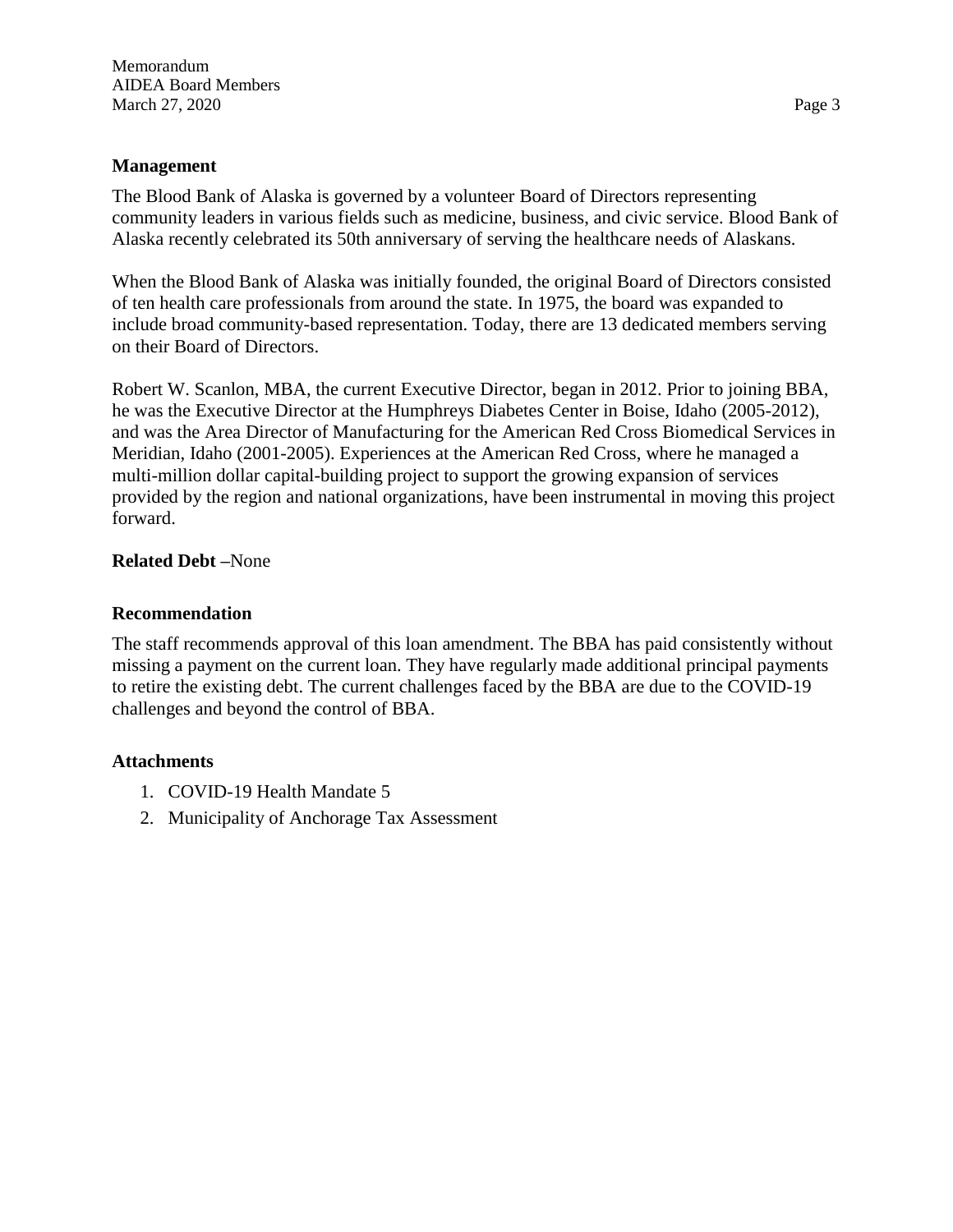**STATE CAPITOL** P.O. Box 110001 Juneau, AK 99811-0001 907-465-3500



550 West Seventh Avenue, Suite 1700 Anchorage, AK 99501 907-269-7450

# Governor Michael J. Dunleavy **STATE OF ALASKA**

# \*\*COVID-19 HEALTH MANDATE\*\*

Issued: March 19, 2020

Governor Mike Dunleavy Bv: Commissioner Adam Crum, Alaska Department of Health and Social Services Dr. Anne Zink, Chief Medical Officer, State of Alaska  $\triangleright\!\!\!\!\times$ 

To prevent the spread of Coronavirus Disease 2019 (COVID-19), the State of Alaska is issuing its fifth health mandate. This mandate supersedes guidance provided in COVID-19 Health Alert 006.

The Public Health Disaster Emergency Declaration signed by Governor Mike Dunleavy on March 11, 2020 provides for health mandates to be issued when deemed necessary by the Alaska Department of Health and Social Services, the Alaska Chief Medical Officer, the Alaska Division of Public Health and the Office of the Governor.

## **Mandate 5.1 – Elective Procedures**

All patients, providers, hospitals and surgical centers are required to postpone or cancel all non-urgent or elective procedures for three months to decrease the overall impact on the Alaska health care structure and preserve personal protective equipment. This would include pre-scheduled surgeries deemed nonessential. This mandate does not apply to surgical cases coming through the emergency room or for an existing hospitalized patient.

Because the terms "non-urgent or elective" are not fully defined, the state recommends each hospital creates a physician task force that would be available to evaluate on a case-by-case basis and make a determination on borderline surgeries. This action is taken with the guidance from U.S. Surgeon General Jerome Adams and the American College of Surgeons: www.facs.org/about-acs/covid-19/information-for-surgeons and www.facs.org/about-acs/covid-19/information-for-surgeons/triage.

Given Alaska's distances and limited health care capacity, it is especially important to open acute health care beds for anticipated COVID-19 care and preserve personal protective equipment. The State of Alaska believes that delaying non emergent procedures is a protective measure both for patients and the health care workforce and will better prepare us for the anticipated impact COVID-19 will have on our health care system.

We appreciate the public's understanding of this mandate in an effort to mitigate the impacts of this virus.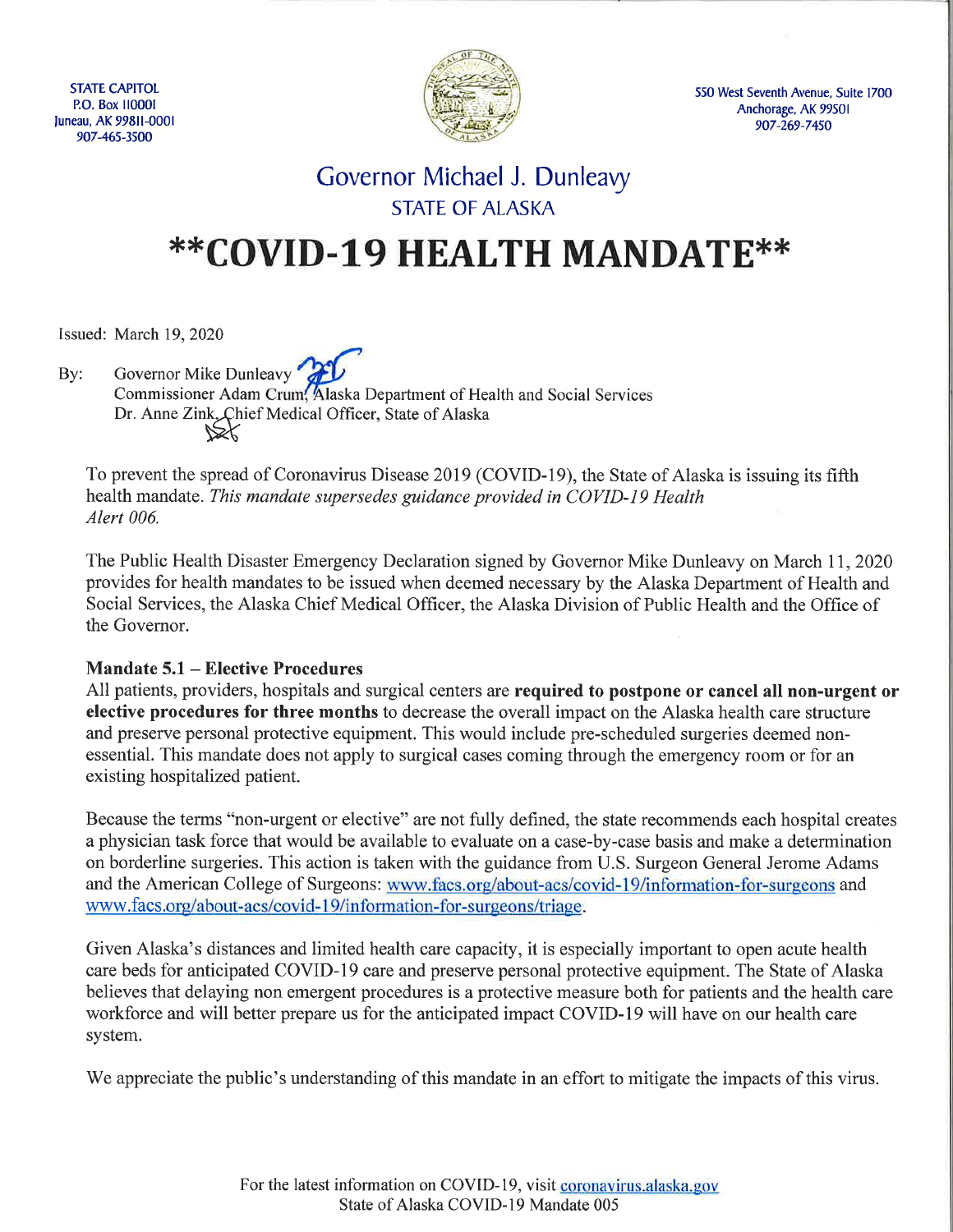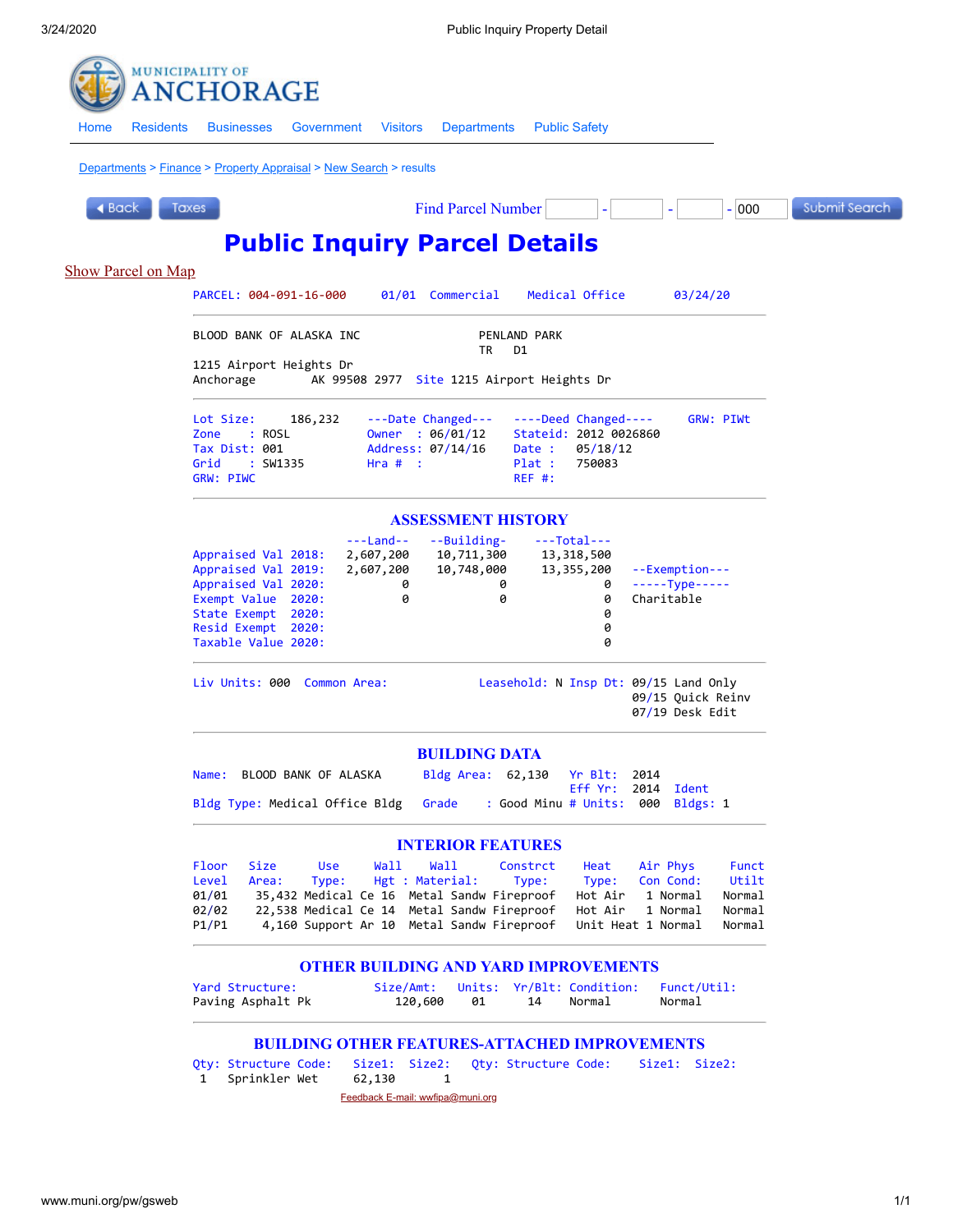#### **ALASKA INDUSTRIAL DEVELOPMENT AND EXPORT AUTHORITY**

#### **RESOLUTION NO. G20-12**

#### **RESOLUTION OF THE ALASKA INDUSTRIAL DEVELOPMENT AND EXPORT AUTHORITY APPROVING AN AMENDMENT TO THE LOAN TO BLOOD BANK OF ALASKA INC.**

**WHEREAS,** in Resolution No. G15-13, adopted on June 25, 2015, the Alaska Industrial Development and Export Authority (the "Authority") approved a development project finance loan (the "Loan") to the Blood Bank of Alaska Inc. under the Authority's development project financing program (AS 44.88.172 et seq.);

**WHEREAS,** the public health emergency caused by the COVID-19 pandemic has led to the cancellation of elective surgeries and significantly affected the demand for blood products from the Blood Bank of Alaska Inc., which has adversely affected its cash flow and its ability to meet the loan payments;

**WHEREAS,** Staff of the Authority has worked with the Blood Bank of Alaska Inc. on potential amendments to the Authority's loan agreement and loan documents that are meant to enable the Blood Bank of Alaska Inc. to survive and manage the unprecedented economic crisis the COVID-19 pandemic has created;

**WHEREAS,** Staff of the Authority is recommending that the loan made to the Blood Bank of Alaska Inc. be amended as is outlined in the Memorandum provided to the Board;

**WHEREAS,** it is in the best interest of the Authority and the State of Alaska that the Authority amend the loan made to the Blood Bank of Alaska, Inc. in the manner described in the Staff's Memorandum.